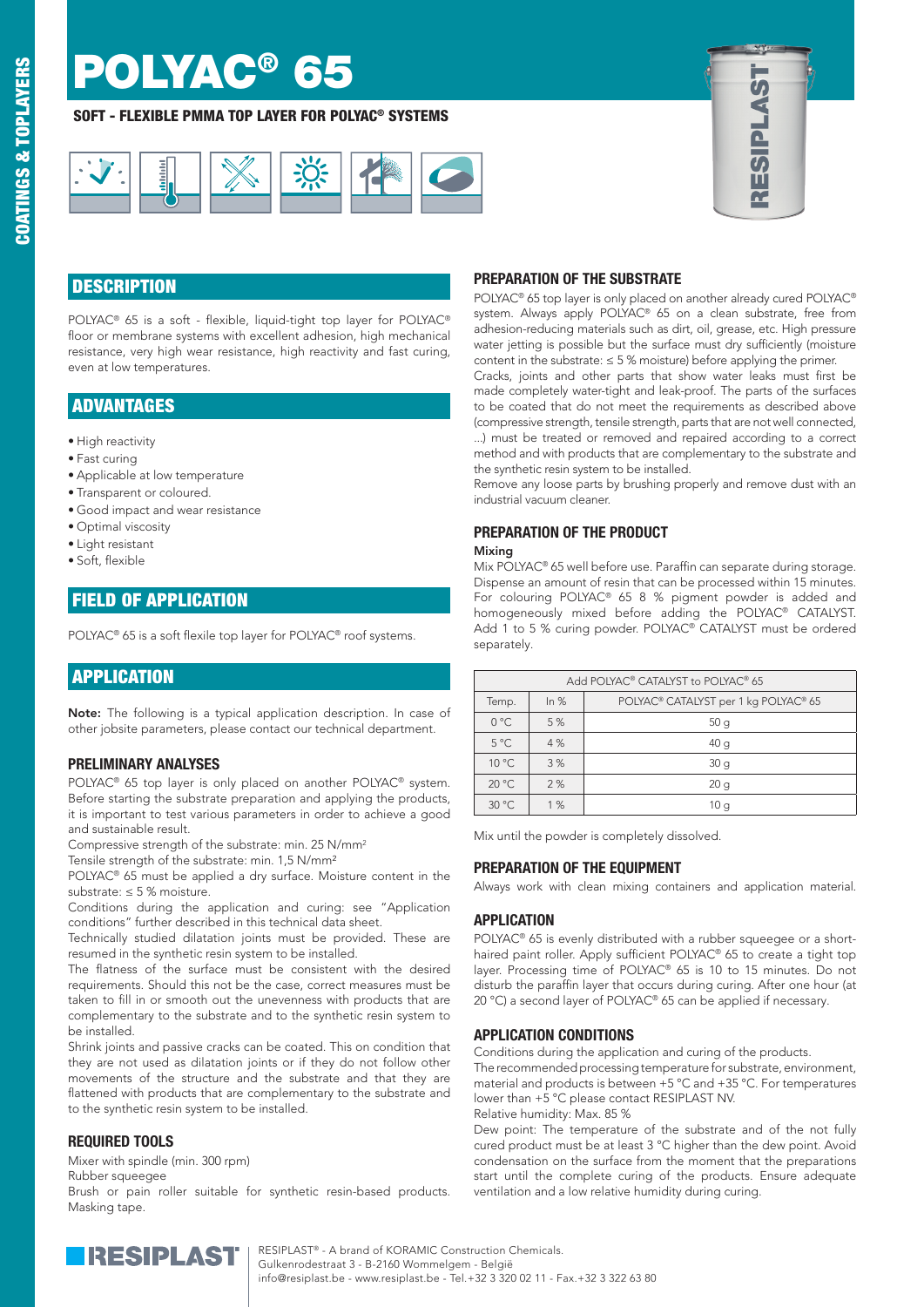#### CLEANING AND MAINTENANCE

Clean the used tools with SOLVENT MEK or ethyl acetate before the curing of POLYAC® 65. Cured products residues must be removed mechanically.

For the cleaning and maintenance of the installed synthetic resin system, please refer to the information leaflets:

Cleaning and maintenance of synthetic resin floor systems - INDUSTRY Cleaning and maintenance of synthetic resin floor systems - PUBLIC AND PRIVATE BUILDINGS.

#### COMPLIMENTARY PRODUCTS

• Cleaning solvent for tools: SOLVENT MEK or ethyl acetate

- POLYAC® CATALYST
- Pigment powder

#### ADVICE / FOCAL POINTS

To obtain a better coverage a fine filler can be added to POLYAC® 65. For more information please contact RESIPLAST NV.

## TECHNICAL DATA

#### APPEARANCE - COMPOSITION

Liquid with low viscosity, azure blue, slightly cloudy.

#### REACTION TIMES

Processing time after mixing: 10 to 15 min. Walkable: after 1 hour Recoatable: after 1 hour Fully mechanical load: after 2 hour Full chemical resistance: after 2 hour Times measured at 20 °C; lower temperatures extend the curing time.

#### **CONSUMPTION**

0.35 kg/m²

Consumption on an anti-slip surface broadcasted with colour quartz grain 0,8 - 1,2 mm. grain size: 0.6 kg/m²

With a higher roughness or if one wants to level out the roughness, consumption increases up to over 0,8 kg/m².

#### TECHNICAL DATA

| Odour                                      | Methyl methacrylate                                                                                            |  |  |  |
|--------------------------------------------|----------------------------------------------------------------------------------------------------------------|--|--|--|
| Initiator:<br>POLYAC <sup>®</sup> CATALYST | BPO 50 %, depending on the temperature<br>from 1 % to 5 weight % calculated on the<br>proportion of POLYAC® 65 |  |  |  |
| Viscosity                                  | 150 - 300 mPa.s (20 °C Brookfield, spindle<br>III/200 rpm)                                                     |  |  |  |
| Density                                    | 1 g/cm <sup>3</sup> ±0,1 (20 °C)                                                                               |  |  |  |
| Flash point                                | 10 °C (MMA, DIN 51 755)                                                                                        |  |  |  |
| Hardening test (test volume)               | 300 g POLYAC <sup>®</sup> 65 with 6 g curing powder                                                            |  |  |  |
| Exothermic peak                            | 110 - 130 °C                                                                                                   |  |  |  |
| POLYAC® 65 + 2 % POLYAC® CATALYST          |                                                                                                                |  |  |  |
| Density                                    | $0.98$ kg/dm <sup>3</sup>                                                                                      |  |  |  |
| Colour                                     | transparent                                                                                                    |  |  |  |
| Shore D hardness                           | $70 - 80$                                                                                                      |  |  |  |

#### CHEMICAL RESISTANCES

Polymerized POLYAC® resins have good chemical resistance to alkalis, petroleum derivatives, acid, salts and maintenance products. For more information please contact RESIPLAST NV.

## CE TABLE

| Resiplast NV, Gulkenrodestraat 3, B-2160 Wommelgem  |                           |  |  |  |  |
|-----------------------------------------------------|---------------------------|--|--|--|--|
| 12                                                  |                           |  |  |  |  |
| EN 13813                                            |                           |  |  |  |  |
| Synthetic resin based coating for use in buildings. |                           |  |  |  |  |
| Reaction to fire                                    | $E_{\rm fl}$              |  |  |  |  |
| Release of corrosive substances                     | <b>SR</b>                 |  |  |  |  |
| Water permeability                                  | <b>NPD</b>                |  |  |  |  |
| Wear resistance (Taber)                             | <60 mg CS10-1000tr - 1 kg |  |  |  |  |
| Adhesive pull strength                              | B 1,5                     |  |  |  |  |
| Impact resistance (DIN EN ISO 6272)                 | $>10$ Nm*                 |  |  |  |  |
| Sound insulation                                    | <b>NPD</b>                |  |  |  |  |
| Sound absorption                                    | <b>NPD</b>                |  |  |  |  |
| Thermal insulation                                  | <b>NPD</b>                |  |  |  |  |
| Resistance to chemicals                             | <b>NPD</b>                |  |  |  |  |

\* On primer POLYAC® 15

#### REFERENCE DOCUMENTS

Information sheet "POLYAC® ODOUR".



# PACKAGING

 $\overline{P}$ 

EMS 716699

| OLYAC <sup>®</sup> 65 | 20 kg  | Metal pall |
|-----------------------|--------|------------|
|                       | 180 kg | Drum       |

To be ordered separately:

|                              | $0,5$ kg        | Plastic pall |
|------------------------------|-----------------|--------------|
| POLYAC <sup>®</sup> CATALYST | 5 <sub>kg</sub> | Plastic pall |
|                              | 25 kg           | Box          |
|                              | 1 kg            | Plastic pall |
| Pigment powder               | 5 <sub>kg</sub> | Plastic pall |
|                              | 25 kg           | Bag          |

## STORAGE AND SHELF LIFE

Store POLYAC® products in a dry, well-ventilated storage area between +5 and +35 °C. Shelf life: 12 months after production date.

In case of doubt, please contact RESIPLAST NV and state the batch number on the packaging. Do not discharge into groundwater, surface water of sewers. Dispose of contaminated packaging and residues in accordance with the applicable legal requirements.